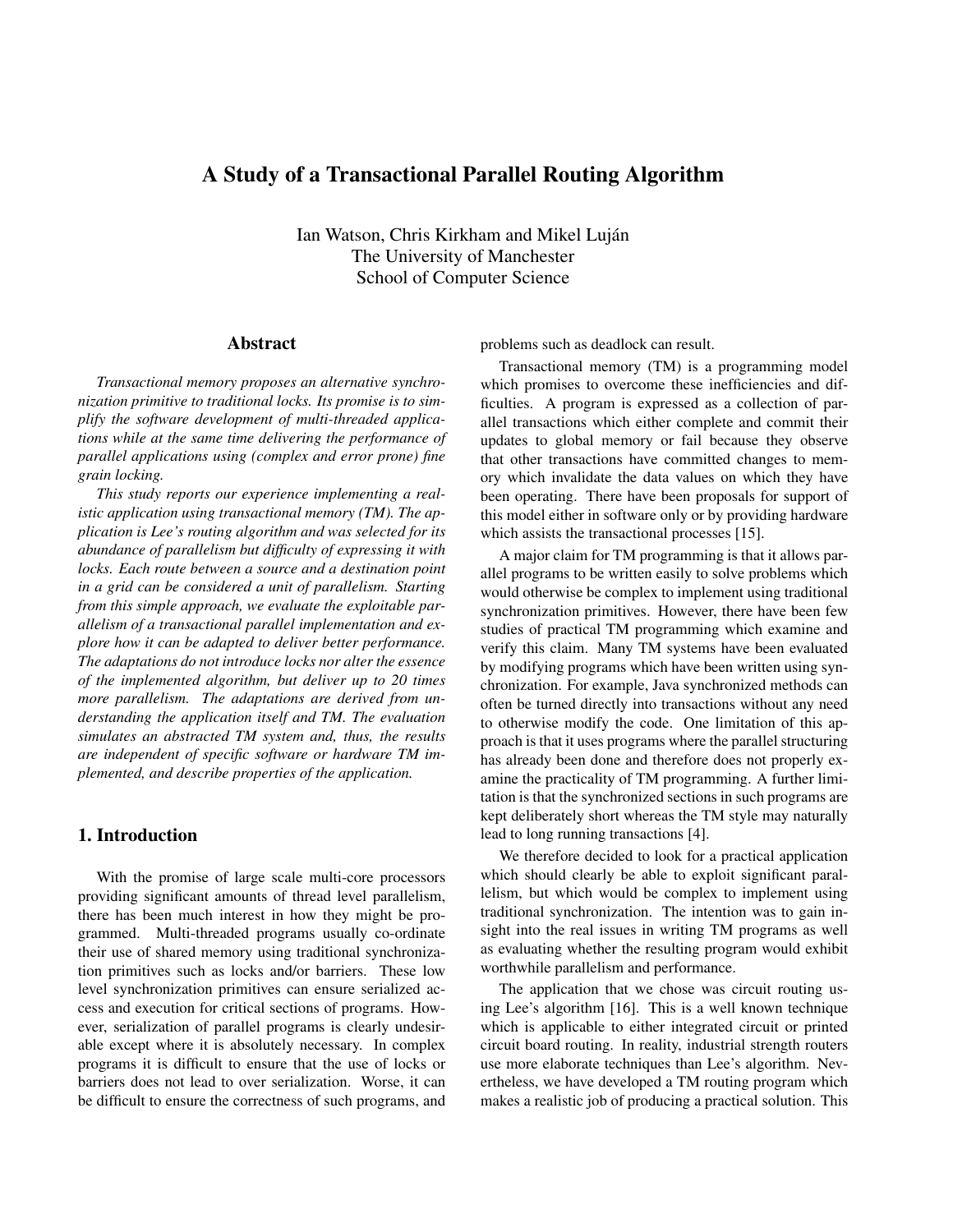

**Figure 1. Phases in Lee's algorithm.**

TM program is evaluated by taking a real circuit board layout. This paper presents a description of the algorithm (Section 2), and an analysis of the difficulties of parallelizing it using traditional synchronization (Section 3). Section 4 presents a description of a TM solution based on defining a transaction as the process of finding a complete route. This first attempt can be considered as the simplest parallelization strategy and its performance evaluation (see Section 6) shows an average exploitable parallelism of about 5 from a theoretical maximum of 1506. All the evaluations yield results that are TM implementation independent. Guided by the high levels of transaction aborts, the TM program is adapted by privatizing one data structure (see Section 4), but this still yields a poor average exploitable parallelism of about 7. In both TM programs, the software development is very simple, but the performance is unsatisfactory. To produce a TM program that improves the exploitable parallelism up to about 100, the defined transactions need to reduce their exposure to abortions. The key insight is understanding that the solution to the routing problem is a set of routes which do not contain any intersection points. Therefore, the minimum exposure for a transaction that generates a complete path between a source point and a destination point is simply those points contained in the complete path;

no more, no less. A discussion of the proposed and implemented TM programs and related work is presented in Section 7.

## 2. Background - Lee's Algorithm

*Circuit routing* is the process of producing an automated interconnection of electronic components. The components may be transistors on an integrated circuit, logic elements on an FPGA or packages containing integrated circuits placed on a printed circuit board, for example a PC motherboard.

In its simplest form, the problem can be reduced to that of joining points on a two dimensional grid which represents the circuit layout. Lee's algorithm guarantees to find a shortest interconnection between two points using the technique illustrated in Figure 1. Starting at the source point, the grid points are numbered by expanding a wavefront until the destination is reached (see Figure  $1(a)$ –(d)). At each stage of the expansion any grid point in the wavefront marks its unnumbered neighbors with an increment of its value. Once the destination point has been reached, a route is traced back to the source by following any decreasing sequence of num-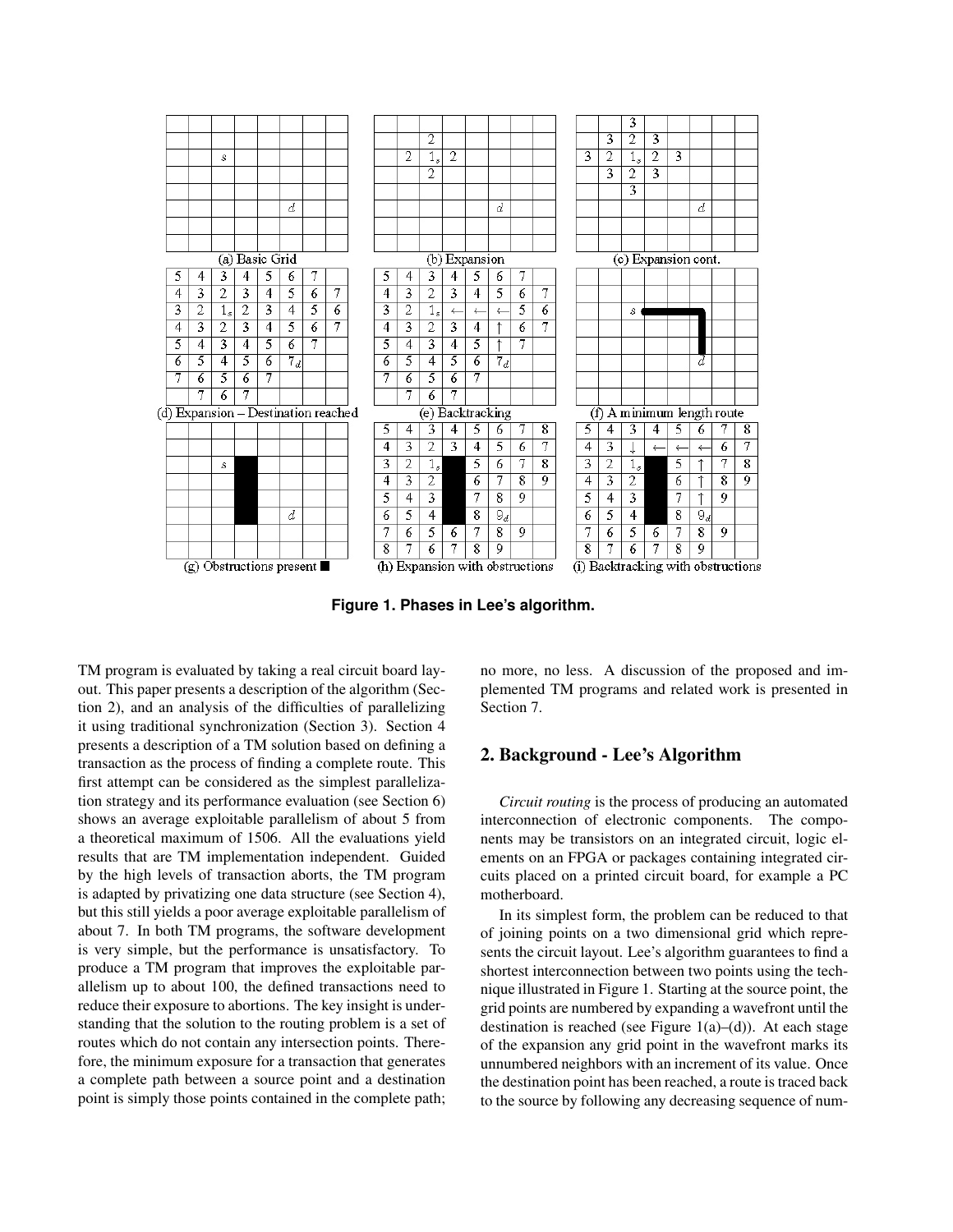```
Grid global;
```

```
for i in number of routes {
    Expand from source to destination;
       // reads and writes to global
    Backtrack from destination to source;
       // reads and writes to global
    Reset Expansion;
}
```
#### **Figure 2. Pseudo code for Lee's algorithm.**

bered grid points (see Figure 1(e)). This backtracking process can follow any one of a number of routes and a practical implementation will impose a particular strategy. For example, it may be desirable to follow straight lines where possible rather than continually change direction.

A practical circuit will contain many grid interconnection points which cannot be used for routing unless they are part of the circuit. In addition, once a route has been determined, the grid points that it uses are occupied and cannot be used by others. Expansions must therefore spread only into free points and flow around occupied ones. Figure  $1(g)$ –(i) shows an example of this and how the backtracking process can nevertheless find a minimum length connection around these obstructions. Figure 2 illustrates Lee's algorithm using pseudo code.

There are many refinements that can be made to the basic algorithm. For example, most practical circuits have multiple routing layers and the algorithm must be extended to three dimensions to model this. A route may need to cross to another layer using a *via* to avoid hitting a dead end on its current layer. It is also possible to mark grid points with initial weights which are included in the numbering process. By this means, it is possible to ensure that routes are encouraged to prefer certain areas. This can, for example, avoid routes crowding interconnection points unless they are connected to them. The details of these refinements are unimportant to comprehend the routing problem and the TM solutions described. Nevertheless, to tackle real practical routing problems, our implemented programs do use these techniques.

# 3. Parallelizing Lee's Algorithm

A real circuit will contain orders of magnitude more connections than the number of cores which will be available in multi-core processors for sometime to come. It is clear that there ought to be significant opportunities for exploiting parallelism by finding multiple routes concurrently. Given interconnections at widely separated locations in a grid, multiple wavefront expansions and subsequent backtracking could occur independently in parallel. The natural implementation, and that usually used by serial programs, would use a single array to represent the circuit grid points. Both the expansion and the backtracking can use this single array, although this requires that any unused grid points are reset after the backtracking.

A parallel version could also use a single grid array as long as the expansions do not overlap. Assuming traditional synchronization primitives, what are the options? We could have a global lock for the grid so that only one expansion can occur at once, but this would destroy the parallelism. We could use an array of locks to serialize access to individual grid points, but this degree of fine grain locking is likely to need complex protocols to avoid deadlock.

A better solution would be to use a separate grid for each parallel expansion. We would still need to access a global shared version of the grid to determine grid point occupation, but now the expansions can proceed independently. However the backtracking phase is still an issue. We must trace a route back from destination to source and, as we do so, must record the usage of individual grid points in the global shared grid. We cannot allow two routes to occupy the same point and therefore any backtracking decision must be unique and global. Again, with traditional synchronization, a global lock for the grid could protect each backtracking point update. Or, we could again use an array of locks to serialize access to individual points but, as before, the complexity implications are serious.

Despite fine grain locking and separate expansion grids, we may not achieve a correct solution. If two expansions have overlapped and one backtrack has occurred then part of the other expansion is now invalid possibly leaving no valid backtrack. The only solution is to abandon the second attempt and restart the expansion.

It may be possible to program a correct solution with traditional synchronization, but it should be apparent that this will not be easy. Suffice it to say that we have failed to locate published versions of Lee's algorithm which exploit parallelism at the route level. However there are some which partition the grid among processors to parallelize Lee's algorithm [28].

### 4. Transactional Memory & Lee's Algorithm

It is apparent that there is something naturally transactional about this problem. We can treat each route as an independent transaction. Each routing transaction can perform its own expansion, backtrack, and then try to commit the route it has found. If any of the grid points used by the route have subsequently been utilized and committed by another route, then the transaction must be abandoned and restarted. However, it is important to realize that, in this case, the detection of interference, abandonment and restarting are fundamental functionality provided by TM.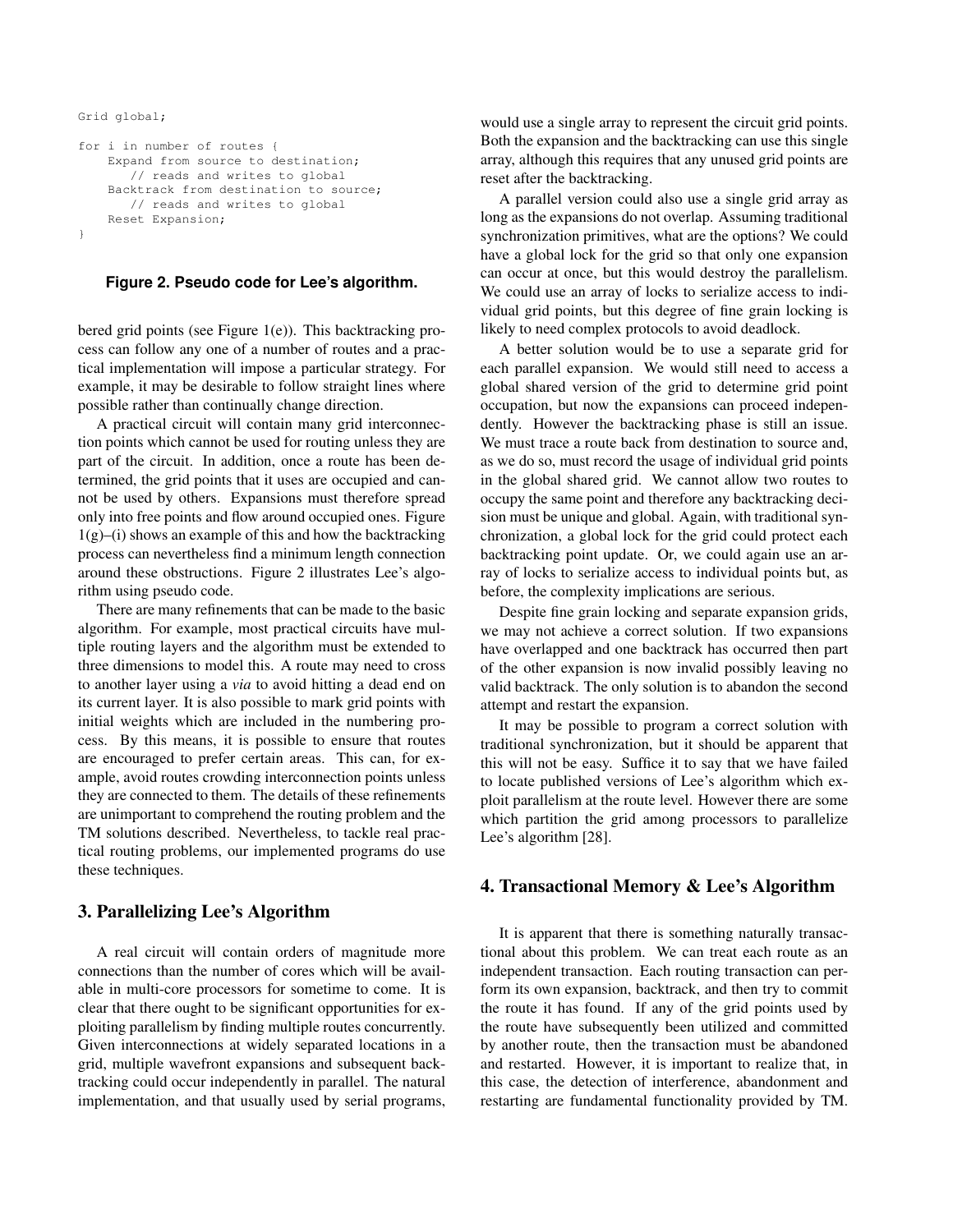```
Grid global;
forall routes {
   atomic {
      Expand from source to destination;
         // reads and writes to global
      Backtrack from destination to source;
        // reads and writes to global
      Reset Expansion;
   }
}
```
#### **Figure 3. The simplest transactional Lee's algorithm — Lee-TM.**

There is no need to program it explicitly as would be required in a solution which used locking.

The important question is how easy is it to produce the TM program? A serial version of the problem can be expressed very easily. We will assume, for the moment, that this is the simplest of serial programs which uses a single grid array for both expansion and backtracking (see Figure 2). Although it is not apparent from this simple formulation of the algorithm, it is usual to order the routes in ascending order of length. This ensures that longer routes, which naturally have more alternatives, do not displace shorter ones from their natural positions.

In a nutshell the semantics of TM are as follows. Each transaction will have associated a set of reads and writes that have been executed, as well as a means for rewinding the program state. When a transaction commits it will atomically validate its read set, and then ensure visibility of the committed write set. Any transaction which fails the validation must abort and will restart. Any new read which occurs will obtain the value written by the latest commit. The natural expression of the problem did not lead us to *nested transactions* [15], and thus the paper omits this issue at this point. We have not assumed any detailed programming notation other than the usual atomic programming construct [15]. In the following examples we use simple pseudo code to express the relevant algorithms. The simplest TM conversion of the serial program appears in Figure 3.

All we have done is to assume that all routes are started in parallel, and enclosed the loop body in an atomic statement. In practice, the forall construct would need to involve a work queue from which individual routes were taken and this itself is a shared structure which would need to be handled, possibly transactionally. However, this is of minor importance to the main algorithm and we have therefore neglected this detail. Consider what will happen when the program executes.

As a route expands, it must read each neighbor point on the global grid to check whether it is empty. It will then

```
Grid global;
forall routes {
  atomic {
      Grid local;
      Expand from source to destination;
         // reads from global, writes to local
      Backtrack from destination to source;
         // reads from local, writes to global
      // no longer needed Reset Expansion;
   }
```
}

# **Figure 4. Transactional Lee's algorithm with privatization — Lee-TM-p.**

write its expansion values to the grid points until the destination is reached. The backtracking will then read some of the expansion values and write the points which the route will occupy. When the backtracking has finished, the transaction will commit, assuming that it has passed the validation. At this point, the route points it has committed and all the grid points it has written to in the expansion will certainly be visible by other threads.

Here we see the first problem of a simple approach to TM parallelization. Because a single global grid was used in the serial version for both expansion and backtracking, the expansion phase updates global shared variables. These updates will be significantly more extensive than the selected route and will cause many unnecessary aborts. In practice, the expansion phase generates temporary information only relevant to each route operation and making its updates externally visible is not only unnecessary, but seriously harmful.

If we modify the program to use a local grid array during the expansion (for example as a local variable) then writes to it from each transaction will not overlap and interfere with others. In fact it is clear that any TM model should incorporate local variables whose values do not need to, and should not, be updated on commit. This modification is equally applicable to a serial version of the program and removes the need for the grid reset operation, although the temporary local grid may need initializing. Figure 4 illustrates the TM program with the privatization changes.

# 5. Further Optimization

As we will see in the evaluation, Section 6, the use of privatization produces a modest increase in performance. However, it is worth examining whether we have produced an optimal TM program. To minimize the possibility of a transaction aborting, we should try to ensure that only those reads and writes which affect the outcome of a transaction's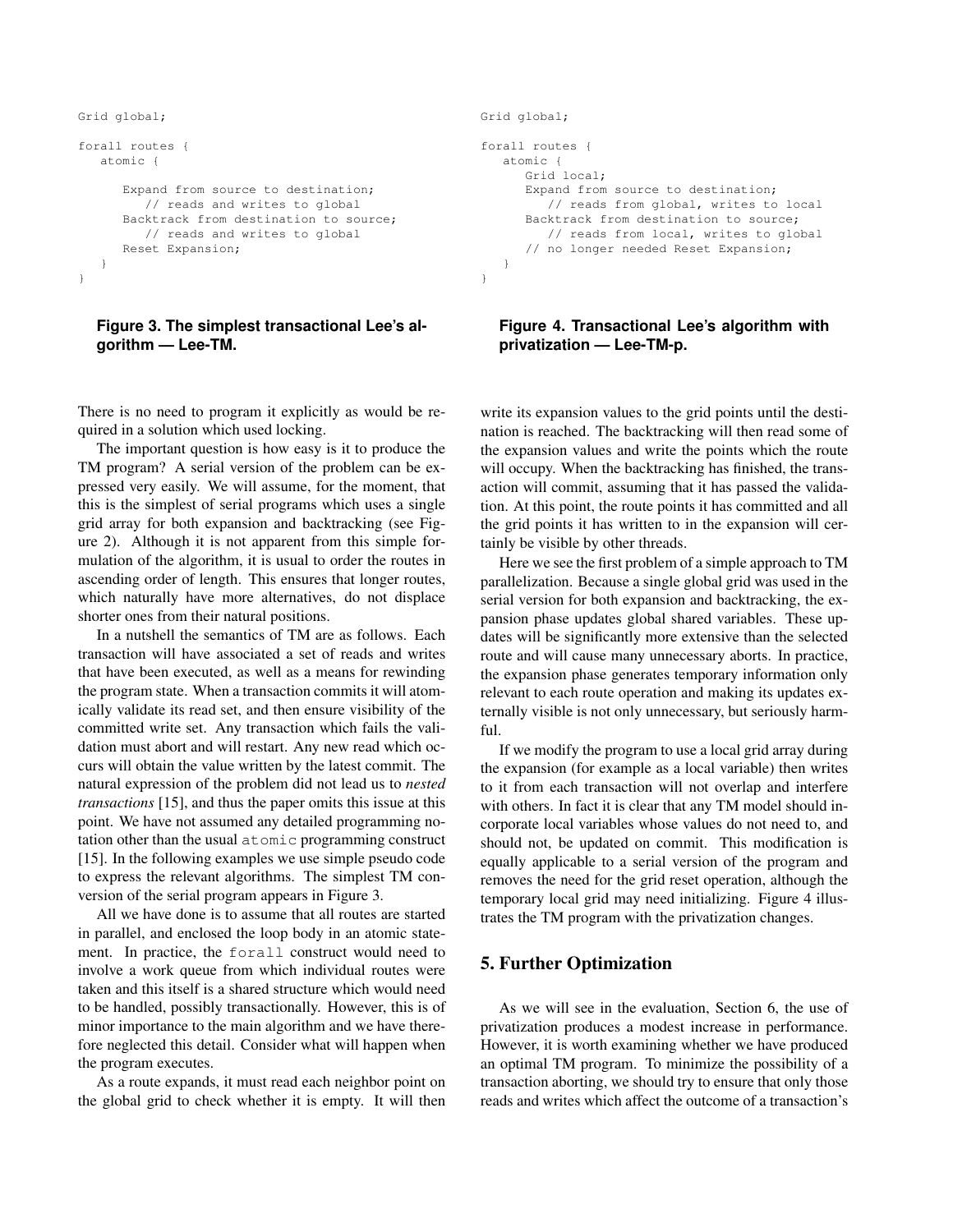computation can cause an abort.

During the expansion phase of the algorithm a transaction will read from the global grid to check whether it can expand into a particular grid point or whether it is blocked either by a connection point or another route that has already been committed. However, the function of the expansion is to mark all possible minimum length routes. If the backtracking phase chooses a route which does not use a particular grid point then it is irrelevant whether or not that point was marked (read and written) incorrectly as usable during the expansion. An individual routing operation takes a snapshot of the global grid and starts its routing operation. When it has found a route and wishes to commit, the only thing that should prevent this is another route having committed and used a common grid point. When considering whether to abort a routing transaction, the only relevant issue is whether another committed transaction's route contains grid points which are also part of the new route!

More formally, when detecting TM interference and the need to abort, we can discard all grid points which are not in the intersection of the read set, the write set, and those grid points that constitute the route for a committing transaction. In practice, in this algorithm, anything in the write set of the local transaction is also in its read set, so we only need to consider the intersection of the write sets. This clearly is not covered by the simple semantics of the TM model described above. We will return to this in a later discussion (see Section 7). The TM program which uses this insight with respect to the write set is referred to as Lee-TM-p-ws.

#### 6. Evaluation

# 6.1. Description of the Experiments

The behavior of a routing algorithm can be influenced significantly by the circuit layout. A set of connections which are too regular will not result in the degree of contention encountered on a real layout. To perform the study on a realistic scenario, we have used a two layer printed circuit board which contains a microcoded microprocessor. This layout was used in a project to develop advanced routing software using a variety of algorithms [26]. Although it is a fairly old design it contains a significant amount of random wiring which makes the layout non-trivial.

We started by developing simple two-layer routing software written in Java together with a program to extract the layout and connection information from the board description and produce input for our router. The layout contains over 3000 connections points and 1506 interconnections.

We wanted to keep the routing program simple, as the study is concerned with understanding the behavior of a TM program rather than developing sophisticated routing software. However, it was necessary, in order to achieve suc-



**Figure 5. The test circuit layout used in the experiments.**

cessful and realistic routing of the example circuit, to add a certain amount of refinement in both the expansion and backtracking phases of the algorithm. These are concerned with constraining the routes in certain ways so that the layout does not become a complete 'spaghetti' and their detail is unimportant. They do not alter the fundamental properties or the analysis that has been presented of potential problems and improvements.

The program reads in the connection point and routing data, and then sorts the routes by increasing length. It then routes them one by one until all have been completed, and finally produces a display of the test circuit. This is presented in Figure 5 to give an indication of the nature and complexity of the problem being solved.

It succeeds in routing all but 2 of the 1506 connections and, in the process, inserts approximately 3400 vias to change routing layers. To achieve good routing performance, it is generally advisable, on a 2 layer circuit, to restrict connections to run largely in one direction on one layer and orthogonally on the other. This might be expected to use approximately 2 vias per route although algorithm tuning might succeed in reducing this. We are not claiming that this is industrial strength routing software, but we believe that it is sufficiently realistic to represent a study of a real application. The programs and data are available for download from the website [1].

We considered using either a simulator for a hardware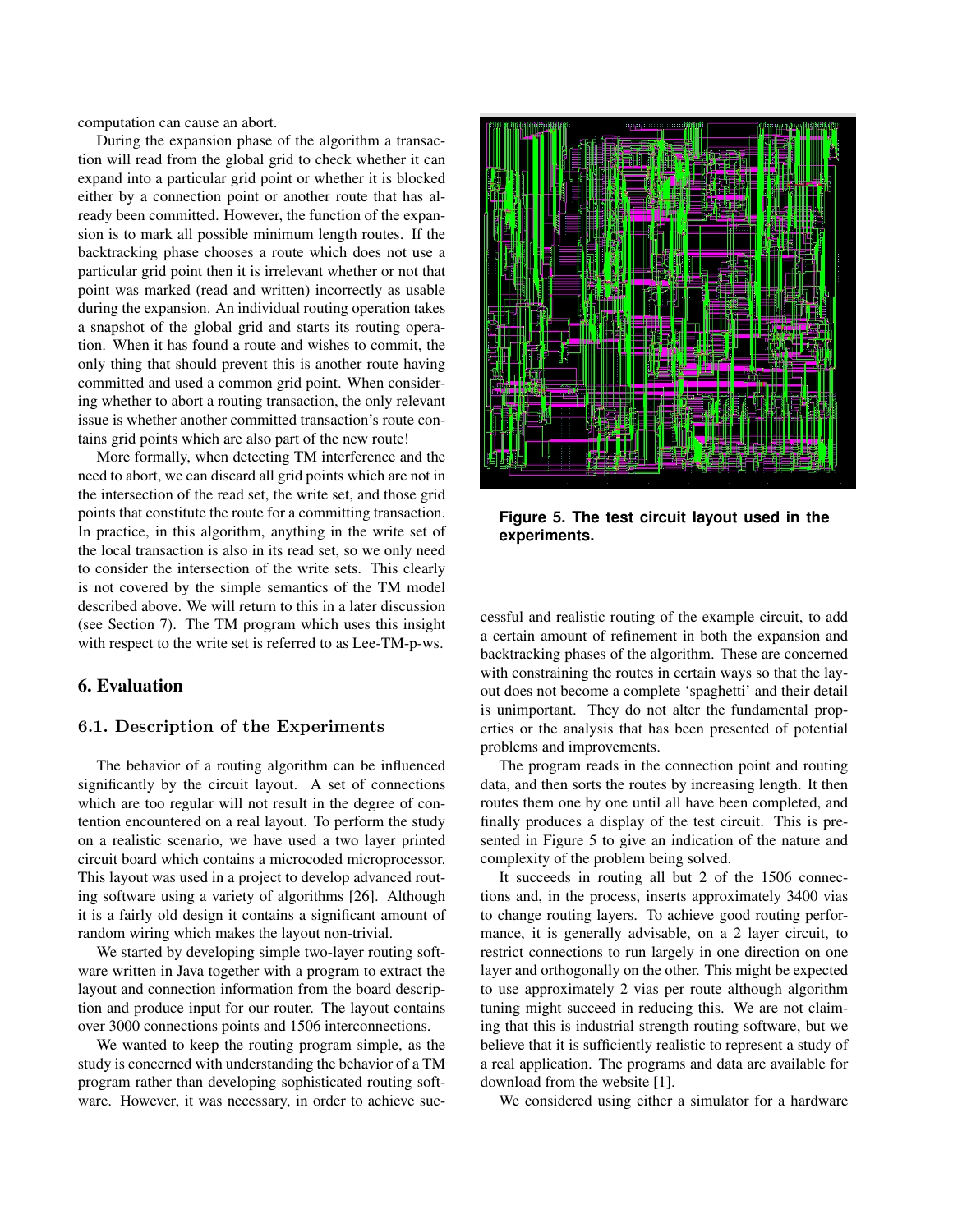based TM system or a software TM system running on a multiprocessor. However, either approach would have produced results which were specific to the characteristics of the particular implementation. Instead we wanted to estimate the potential for TM execution in an implementation independent manner. The approach we adopted was to take the serial versions of the programs and instrument them in a way which enabled the observation of interference without making assumptions about how that would be done in a real implementation. The instrumented version of the program runs serially and attempts the commits in the program order, but the overall effect is as though we were running the program transactionally with an infinite number of processing resources. The evaluation simulates an abstracted TM implementation and, thus, the results are independent of specific software or hardware TM implemented, and describe properties of the application.

All the transactions were executed, and each commit either succeeded or failed. Those that failed were then run again, and so on until all commits had succeeded. Thus the execution simulated a number of iterations in which each transaction got an opportunity, and at least one commit succeeded per iteration.

Within a transaction, where the code wrote to a shared data structure, the location and value to be written were recorded using a Hashtable and the writing deferred. Similarly locations where reads occurred from any shared data structure were remembered in a Vector. At the end of the transaction, the commit operation would check these against modifications made by already committed transactions in the same iteration. In the original transactional model, reads from such a location would cause the commit to fail. In the modified model, a recorded write to a location already written caused the commit to fail. Otherwise the commit succeeded, and the modifications were performed and remembered in a HashSet for future commits in this iteration. All the transactions for which commits failed have to restart at the beginning, but they then reread the updated shared data structures. The instrumented version of the program runs serially, but the overall effect is as though we were running the program transactionally with an infinite number of processing resources.

The effect of having only a limited number of processors was simulated by taking a limited number of transactions off the queue for each iteration. When some transactions fail to commit, these jump to the front of the queue for the next iteration. This is needed to maintain the quality of the routing, which depends on the order.

For simplicity the simulation of TM execution batches transactions, so that each batch starts at the same time. In reality, transactions would start as processing resources become available. We also make no attempt to notice ahead of the commit that the transaction will need to abort. These

experiments may therefore give a pessimistic view of the parallelism available.

## 6.2. Results

Three sets of results are presented: Lee-TM, Lee-TMp, and Lee-TM-p-ws. The first uses only a single global grid for expansion and backtracking of all routes. Lee-TM represents the naïve TM program that we might produce if we started from a serial program and simply enclosed the expansion and backtracking phases in a transaction.

For Lee-TM, Lee-TM-p, and Lee-TM-p-ws, Table 1 shows, in the first row, the number of batched iterations needed to execute the program. In the second row, the table presents the number of routes which succeed in committing at the first batched iteration. In the third row the total number of commits attempted is reported as an indication of the amount of work.

For now consider only the second column labelled as Lee-TM (see pseudo code in Figure 3). The number of initially successful routes is low; 70 out of 1506. Furthermore, we only manage to exploit an average parallelism of about 5 (1506 routes / 305 iterations), but at the expense of nearly 60 times (89534 attempted commits / 1506 routes) the amount of work. This is because most of the writes in the expansion phases are interfering in the one global structure. This is not a very encouraging performance.

| Batched itera- | 305    | 227            | 14          |
|----------------|--------|----------------|-------------|
| tions          |        |                |             |
| Successful     | 70     | 118            | 697         |
| commits in 1st |        |                |             |
| iteration      |        |                |             |
| Total commits  | 89534  | 53838          | 3774        |
| attempted      |        |                |             |
|                | Lee-TM | $Lee$ -TM- $p$ | Lee-TM-p-ws |

## **Table 1. Summary results for the Transactional Lee's Algorithm programs.**

The second experiment replaces the use of a global grid with a local one for each expansion within a transaction as described in Figure 4. This TM program uses privatization and is labelled as Lee-TM-p in the third column of Table 1. The results show that the privatization has made some improvement. The average parallelism has risen to nearly 7, although the total work done is still 36 times the serial version.

Finally, we consider the TM program which uses our insight into the algorithm – the write set, which contains only those grid points selected during backtracking, is enough to capture all the information needed to decide whether to abort the transaction. This version was introduced in Sec-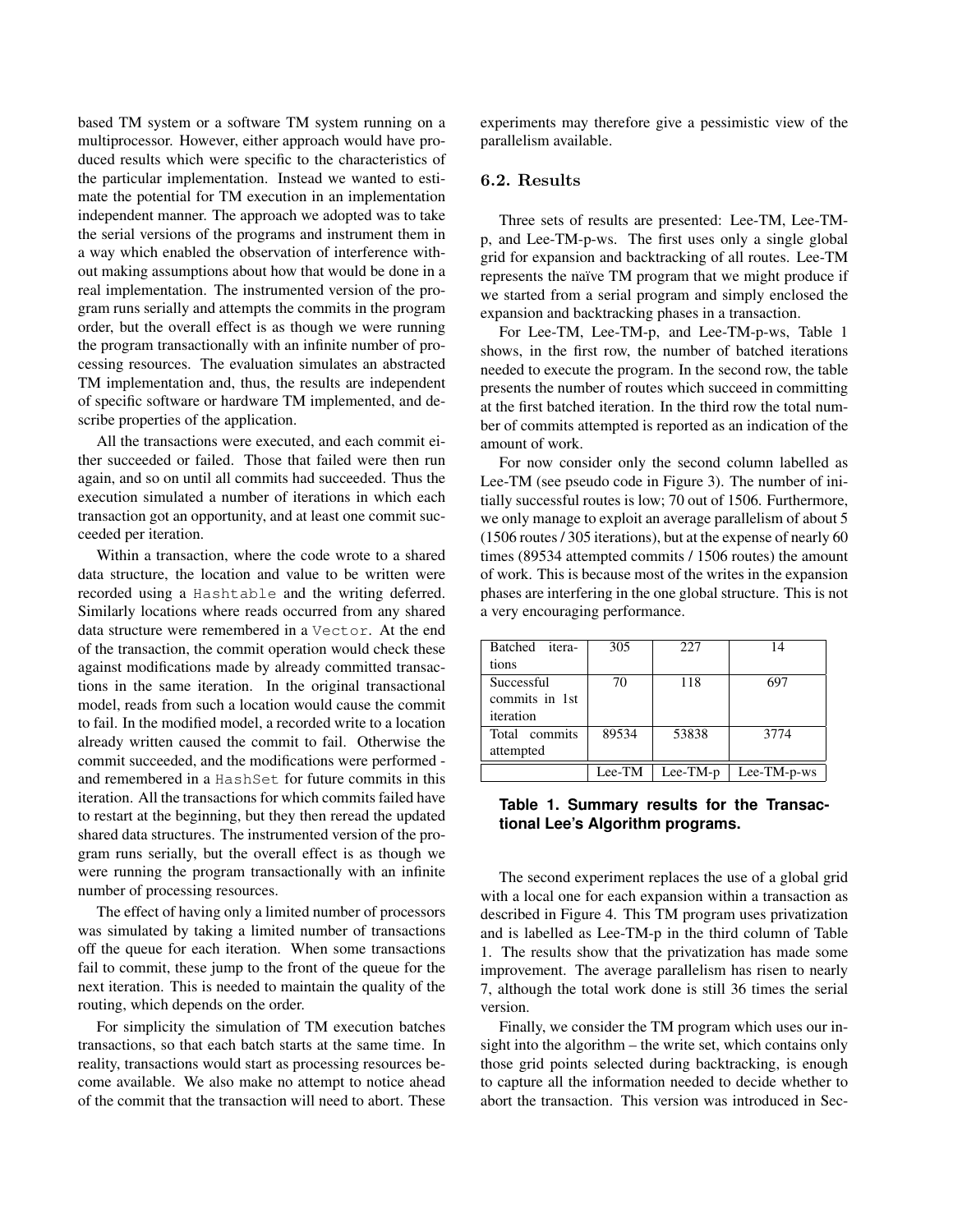

**Figure 6. Graph of remaining routes to be completed as execution progresses.**

tion 5 and is labelled as Lee-TM-p-ws in the fourth column of Table 1. For Lee-TM-p-ws, the results in the table represent a dramatic increase in performance. Almost half the routes succeed in the first batched iteration and they all succeed within 14 iterations. The average parallelism jumps to over 100, and the number of commits attempted is only increased by a factor of 2.5 over the sequential program.

Figure 6 is a graph showing, for each of these three TM programs, how the numbers of routes remaining to be completed decreases as more batched iterations are executed. The results considering fewer processors at a time are also presented graphically in Figure 7. It shows how the number of iterations needed decreases non-linearly with the number of processors (batch size) available. As expected with 1 processor, 1506 iterations are needed. However, the descent in the number of iterations needed as the number of processors increases is initially quite rapid. Figure 8 shows how the amount of work done increases as more processors are used. This is quite gradual, especially for Lee-TM-p-ws. Together these results are very encouraging and suggest that it is possible to exploit significant amounts of parallelism in Lee's algorithm without excessive overhead.

# 7. Discussion & Related Work

A major claim for TM programming is that it makes relatively easy to parallelize programs because there is no need to consider the operational detail of the interaction among transactions. This enables TM programs to be composed with other TM programs, while traditional synchronization does not compose (see examples in [15, 18]). With TM, it is not a correctness issue if conflicts occur. The TM sys-



**Figure 7. Graph of performance with different number of processors.**

tem simply aborts all but one of the transactions involved in the conflict and restarts them to try again. In certain scenarios TM programs can end up completely serialized, but they will still produce correct results. TM program examples have been constructed which produce infinite loops due to retrying transactions [3]. Larus and Rajwar [15] provide a comprehensive introduction to and survey of TM.

This study has taken an algorithm which is complex to parallelize using traditional synchronization primitives, and has shown that a highly parallel program can be achieved using transactions. However, the process required a little more thought than originally anticipated and a means to control the contents of the read and write sets for any transaction.

The discussion and related work are organized around the following questions:

- I What other algorithms or benchmarks have been used in TM evaluations?
- II What software design approach was followed to parallelize and improve TM execution if any? How does it compare?
- III What TM constructs or mechanisms have been proposed to control the contents of the read or the write set for a given transaction?
- IV What is the effect of aborts with respect to selected routes?

**Question I** — In 1977 Lomet [17] first described the concept of atomic and illustrated it with a shared Abstract Data Type (ADT) – a concurrent producer-consumer buffer. This paper did not include an implementation for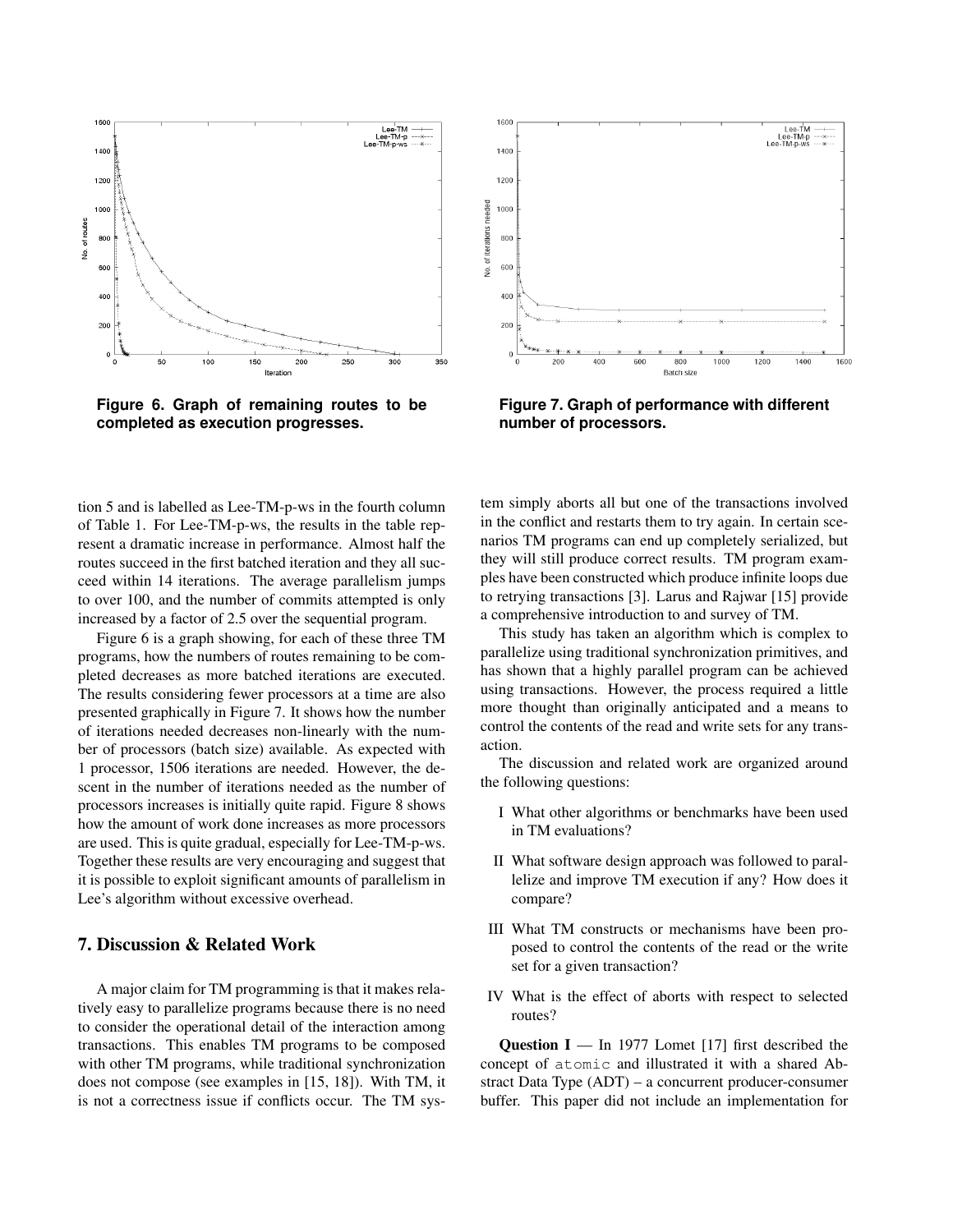

**Figure 8. Graph of the number of transactions executed with different number of processors.**

atomic and, thus, no performance evaluation was presented. Herlihy and Moss [13], and Shavit and Touitou [23] evaluated their TM implementations with benchmarks based also on ADT by measuring the throughput as the number of operations completed (different combinations of reads and writes) within a fixed time period. Both of these papers rely on simulated hardware. Herlihy *et al*. [12], and Harris and Fraser [11] present the first evaluations of TM, in this case software TM, running on real multiprocessors. Most of the TM papers surveyed by Larus and Rajwar [15], and also newer ones not covered in the survey [22, 9, 4] use these ADT *micro-benchmarks*. A different approach is to translate automatically already parallel benchmarks written in Java and C into TM benchmarks; e.g. a modified SPECjbb2000 [5, 4, 19, 7], some benchmarks from SPLASH-2 [27, 8, 6, 21, 19, 7], others from JavaGrande [19, 7], Linux 2.4.19 kernel and SPECjvm98 [2], and Berkeley DB [21, 8].

Chung *et al*. [7] present the most comprehensive study looking at 35 different TM benchmarks covering from mainly scientific computing (JavaGrande, SPLASH-2, NAS, and SPEComp), to commercial workloads (DaCAPO, and SPECjbb). These TM benchmarks were generated following the second evaluation approach; direct translation from parallel benchmarks. The performance evaluation provided a wealth of data with respect to size of transactions, read and write set sizes, nested transaction depth, and so on. Chung *et al*. [7] acknowledge a limitation of their methodology which is not able to generate the frequency of transactional aborts. Obviously our study does not have the same breadth, but our results are TM implementation independent, and the number of aborts is easily obtainable which has proved indispensable to analyze the different TM implementations of Lee's algorithm. To attempt to improve the performance of a TM program without the abort rate information eliminates one of the best indicators to identify excessive serialization.

One common limitation for all the TM evaluations referred to so far is that they use micro-benchmarks or benchmarks where the parallel structuring has already been done, and therefore do not properly examine the practicality of TM programming.

A theoretical study of using TM for the generation of meshes conforming with the Delaunay property is our closest relative [14]. Kulkarni *et al*. [14] describe the mesh generation algorithm and argue its suitability for TM. The mesh generation is not completed until every element in the mesh satisfies the Delaunay property. To those elements not conforming with the property, a refinement process is applied. An important feature is that the refinement only affects the immediate neighbors. Thus, refinements of elements far apart in the mesh can normally proceed in parallel. Kulkarni *et al*. [14] discuss a possible issue with TM conservative conflict detection mechanisms. The problem can be characterized as some conflicts detected at the memory level in reality may not be present at the application semantic level. The different TM implementations of Lee's algorithm can be interpreted as our steps to eliminate the conflicts at the memory level until only remain those conflicts defined at Lee's Algorithm level. This TM study of mesh generation does not provide TM implementations or performance evaluation. Spear *et al*. [25], inspired by [14] but independently, have developed a TM implementation of the Delaunay mesh generation algorithm relying on their software TM library. A very succinct mention reports that privatization is very attractive since 98% of the generation time is spent on data amenable to this optimization. Despite this favorable feature and due to the overhead of their software TM library, the mesh generation TM application suffers normally a 2 times slowdown. To sum up, the evaluation by Spear *et al*. [25] is specific to their TM implementation, the application differ significantly with respect to levels of contention (or aborts) and profitability from privatization, and at the moment there is not enough information to determine whether TM programming eased the parallelization.

In the last six months, the STMBench7 [10] and STAMP [20] benchmark suites have been proposed to evaluate TM implementations. STMBench7 is derived from a single threaded database benchmark, while the latest STAMP (release 0.9.4) includes three benchmarks parallelized from scratch using coarse grain transactions. Both publications [10, 20] evaluate specific TM implementations but do not report insights into the parallelization process using TM programming.

**Question II** — The naïve TM implementation of Lee's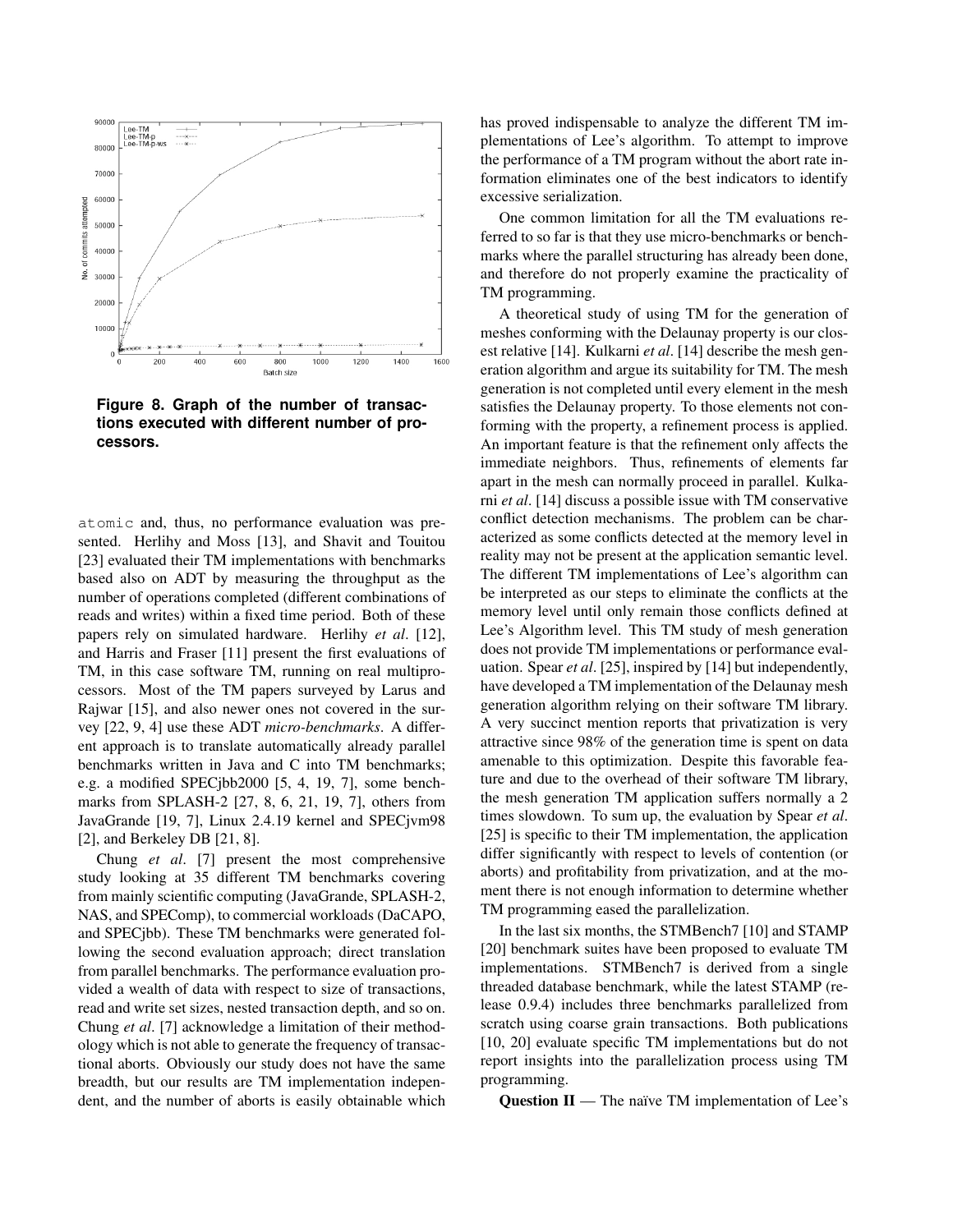algorithm was straightforward, and involved only the identification, as a transaction, of the code which shared the grid data structure. The changes, compared with the sequential program, were minimal. However, the performance results were not encouraging. A little thought revealed that some uses of the shared grid were unnecessary, and a reduction in conflicts (and a performance improvement) resulted from privatization. It should be emphasized that the program modifications were equally applicable to a serial version and would have little or no effect on serial performance. Had we started from that program the transformation into a TM version would have been equally simple. Unfortunately, although privatization delivered a slight improvement, the performance was hardly spectacular, demonstrating only a low degree of parallelism and much wasted work.

The next step delivered a more significant performance increase, but was less straightforward. The insight that only conflicts among grid points which are part of tentative or established routes are relevant to decide whether to abort a transaction requires a clear understanding of the particular algorithm. However, the resulting performance increase was spectacular and warrants a detailed analysis of the issues.

Herlihy *et al*. [12] described how reducing the amount of conflict among transactions can improve performance. They illustrated that conflicts at the memory level, for the implementation of an integer set using an ordered linked list, may not conflict at the application domain level. Accordingly, they propose *early release* which is a mechanism to remove elements from the read set associated with a transaction. Their evaluation uses a micro-benchmark based on the integer set and demonstrates a worthwhile performance improvement. Skare and Kozyrakis [24] extended the evaluation of early release to other micro-benchmarks. But they found that unless the ADTs were linear the performance improvements using early release were negligible. One possible view of the described Lee-TM-p-ws implementation is that it is an extreme and extended application of early release.

Carlstrom *et al*. [4], and Ni *et al*. [22] evaluate open nested transactions as a means to reduce conflicts, specially for long running transactions. Carlstrom *et al*. [4] examine the classes in the Java collections framework and use the concept of *semantic concurrency control* to eliminate irrelevant conflicts generated at the memory level. The implementation of semantic concurrency control requires open nested transactions. Ni *et al*. [22] describe a software TM implementation with support for open nested transactions, and the implementation is evaluated with two classes which are part of Java collections framework.

**Question III** — We have not concerned ourselves with how Lee-TM-p-ws might be expressed with TM constructs. Early release introduces a method release() that takes as a parameter the element to be removed from the read set associated with a transaction. Lee-TM-p-ws can be implemented by leaving intact the atomic construct around the main loop body, but releasing every read from the global grid during the expansion phase. During the backtracking phase, before writing to the global we need either (1) a new method addToReadSet() which takes as a parameter the grid point we are about to write to, or (2) we need to read points again from the global grid point so that these become part of the read set.

Open nested transactions could also be used to implement Lee-TM-p-ws, although we do not favor it. Again we leave intact the atomic construct around the main loop body. Every single instruction in the expansion phase becomes an open nested transaction. In addition a new open nested transaction is placed around the backtracking phase, and the write operations are redirected to the local grid. Then an extra closed nested transaction is needed. This transaction simply reads from the global grid those points that are tentatively part of the route. It will abort() if the read grid point have been mark in the global grid as being part of another committed route. Otherwise after having read those grid points, it will write the route in the global grid, and try to commit.

Alternatively, we would like to use only one atomic block around the extra closed nested transaction described above and eliminate the existing one around the main loop body. However, on abort the execution should restart from the beginning of the main loop body. The retry action encompasses more than the scope of the transaction.

The proposed usage of early release, open nested transactions, and Lee-TM-p-ws make a conscious decision to ignore the effect of certain memory operations. If we are wrong, it will probably result in an incorrect program. This clearly compromises a major advantage of the transactional approach: a program can be easily parallelized using transactions without affecting correctness. But, given the performance improvements, we may well be prepared to accept this added complexity.

Question IV — We have observed a dramatic performance increase at the expense of a more complex transactional program. There are some details of Lee's algorithm and its implementation which ought to be mentioned for completeness. It was stated previously that, in a serial implementation of Lee's algorithm, routes are normally sorted in order of increasing length. This ensures that simple short routes are completed early and longer routes, which have more options to find optimal connections, do not interfere with them. In our simulation, this ordering is initially maintained as the routes are processed in their original sorted order. However, any routes which fail due to conflict may now get 'overtaken' by longer ones and this possibility is clearly present in any truly parallel version. The major con-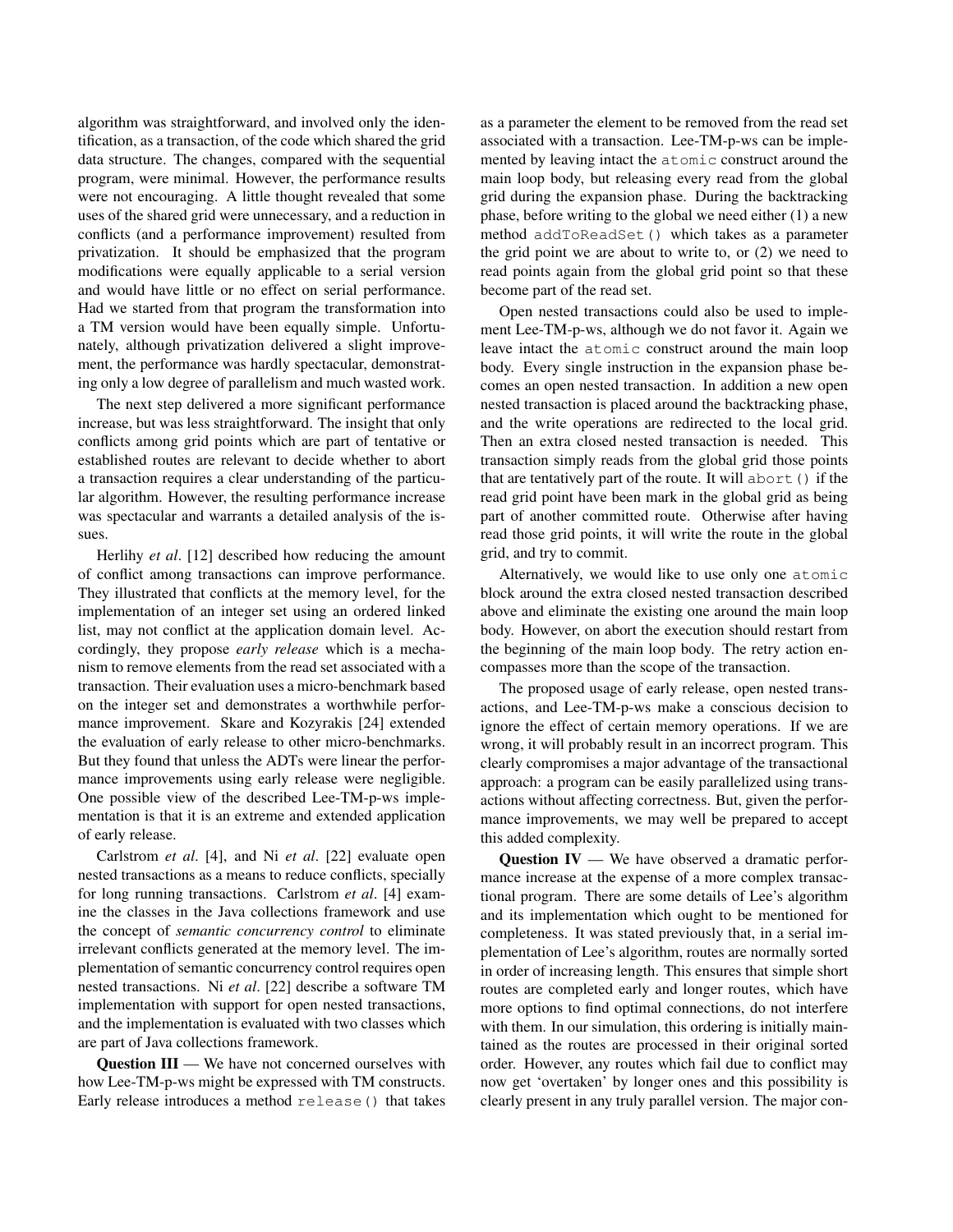sequence of this is that the number of layer changes (vias) needed for a successful overall routing increases. We will not present the detail of this but observe that this appears as a factor of two or three in our optimized results depending on exact configuration. In a real implementation, it might be necessary to address this problem by more careful scheduling.

We have not attempted to generalize the finding to other algorithms, but arguably it is likely that there are others with similar features. In situations where there is a shared space examined in parallel with a view to occupying or performing modifications on that space, then part of or all of the examination may not be relevant to the final outcome. This may occur, for example, in the areas of image processing and planning.

# 8. Summary

A major claim for TM programming is that it allows parallel programs to be written easily to solve problems which would otherwise be complex to implement using traditional synchronization primitives. However, there have been few studies of practical TM programming which examine and verify this claim.

This study reports our experience implementing a realistic application using transactional memory. Lee's algorithm is a well known technique which is applicable to either integrated circuit or printed circuit board routing. Without the help of an existing parallel implementation, we have developed parallel TM routing programs which make a realistic job of producing practical solutions. These TM programs have been evaluated by taking a real circuit board layout. This first TM attempt considers finding each route as a transaction, and its performance evaluation shows an average exploitable parallelism of about 5 from a theoretical maximum of 1506. All the reported results are TM implementation independent. Guided by the high levels of transaction aborts, the TM program is adapted by privatizing one data structure, although this still yields a poor average exploitable parallelism of about 7. In both TM programs, the software development is very simple, but the performance is unsatisfactory. To produce a TM program that improves the exploitable parallelism up to about 100, the defined transactions need to reduce their exposure to abortions. The key insight is understanding that for Lee's algorithm the minimum exposure for a transaction that generates a complete path between a source point and a destination point is simply those points contained in the complete path.

## 9. Acknowledgements

This work has been supported by the EPSRC grant EP/E036368/1.

## References

- [1] http://www.cs.manchester.ac.uk/apt/projects/TM/LeeRouting.
- [2] C. S. Ananian, K. Asanovic, B. C. Kuszmaul, C. E. Leiserson, and S. Lie. Unbounded transactional memory. *IEEE Micro*, 26(1):59–69, 2006.
- [3] C. Blundell, E. C. Lewis, and M. M. K. Martin. Deconstructing transactions: The subtleties of atomicity. In *Fourth Annual Workshop on Duplicating, Deconstructing, and Debunking*, 2005.
- [4] B. D. Carlstrom, A. McDonald, M. Carbin, C. Kozyrakis, and K. Olukotun. Transactional collection classes. In *Proceedings of the 12th ACM SIGPLAN Symposium on Principles and Practice of Parallel Programming*, pages 56–67, 2007.
- [5] B. D. Carlstrom, A. McDonald, H. Chafi, J. Chung, C. C. Minh, C. Kozyrakis, and K. Olukotun. The Atomos transactional programming language. In *Proceedings of the 2006 ACM SIGPLAN Conference on Programming Language Design and Implementation*, pages 1–13, 2006.
- [6] W. Chuang, S. Narayanasamy, G. Venkatesh, J. Sampson, M. V. Biesbrouck, G. Pokam, B. Calder, and O. Colavin. Unbounded page-based transactional memory. In *Proceedings of the 12th International Conference on Architectural Support for Programming Languages and Operating Systems*, pages 347–358, 2006.
- [7] J. Chung, H. Chafi, C. C. Minh, A. McDonald, B. D. Carlstrom, C. Kozyrakis, and K. Olukotun. The common case transactional behavior of multithreaded programs. In *Proceedings of the Twelfth International Symposium on High-Performance Computer Architecture*, pages 266–277, 2006.
- [8] P. Damron, A. Fedorova, Y. Lev, V. Luchangco, M. Moir, and D. Nussbaum. Hybrid transactional memory. In *Proceedings of the 12th international Conference on Architectural Support for Programming Languages and Operating Systems*, pages 336–346, 2006.
- [9] D. Dice and N. Shavit. Understanding tradeoffs in software transactional memory. In *Proceedings of the International Symposium on Code Generation and Optimization*, pages 21–33, 2007.
- [10] R. Guerraoui, M. Kapalka, and J. Vitek. Stmbench7: a benchmark for software transactional memory. In *Proceedings of the 2007 Conference on EuroSys*, pages 315–324, 2007.
- [11] T. Harris and K. Fraser. Language support for lightweight transactions. In *Proceedings of the 18th annual ACM SIG-PLAN Conference on Object-oriented Programing, Systems, Languages, and Applications*, pages 388–402, 2003.
- [12] M. Herlihy, V. Luchangco, M. Moir, and I. William N. Scherer. Software transactional memory for dynamicsized data structures. In *Proceedings of the twenty-second annual Symposium on Principles of Distributed Computing*, pages 92–101, 2003.
- [13] M. Herlihy and J. E. B. Moss. Transactional memory: Architectural support for lock-free data structures. In *Proceedings of the 20th Annual International Symposium on Computer Architecture*, pages 289–300, May 1993.